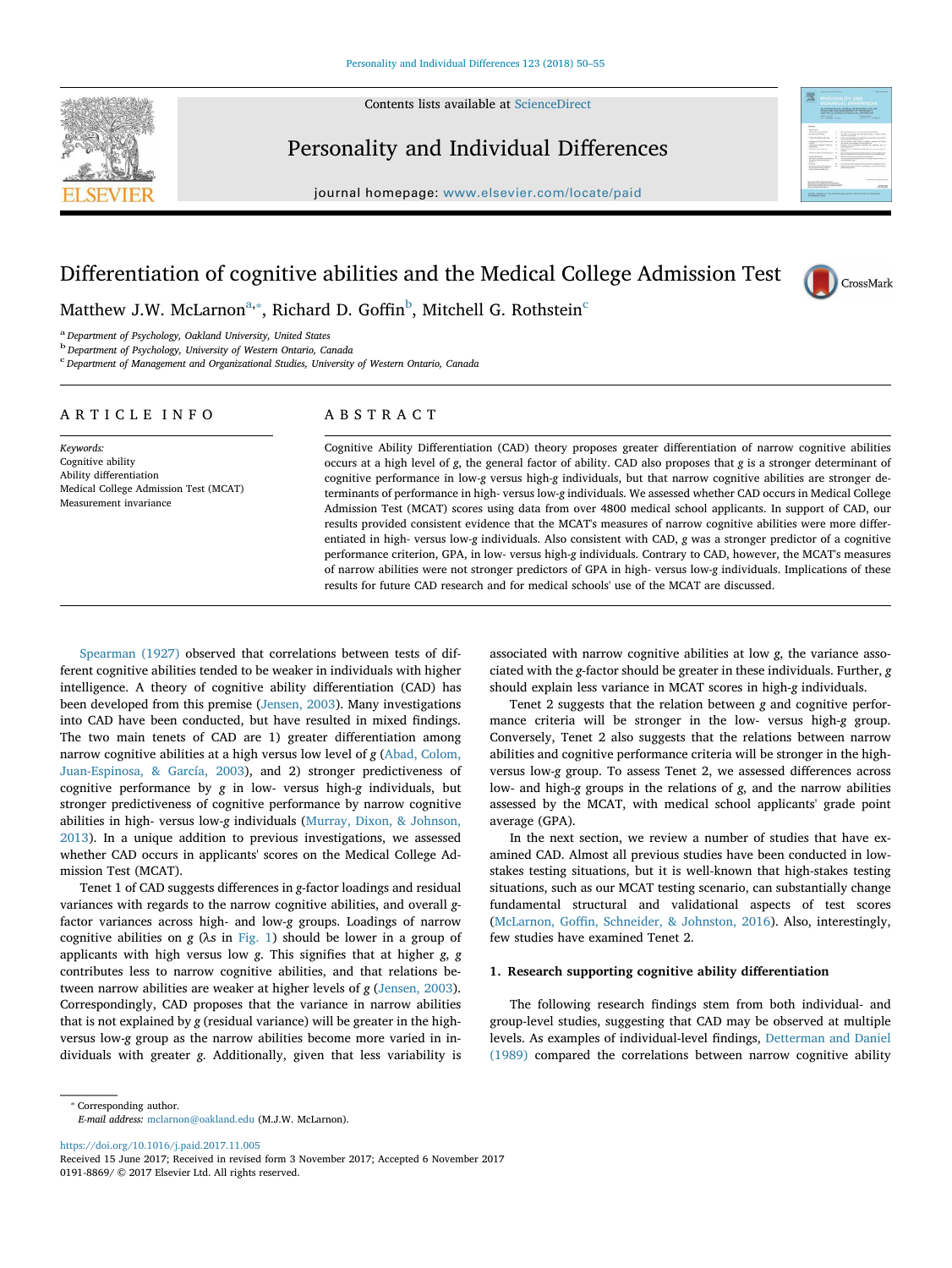

Fig. 1. Conceptual *g*-factor model defined by subtests of Medical College Admissions Test (MCAT). VR = verbal reasoning, BS = biological science, PS = physical science, WRIT = writing. Parameters that were tested for invariance across low- and high-*g* groups are given by *k* subscripts.

measures across low- and high-*g* students, and found that in the low-*g* group, correlations were approximately 0.50, whereas in the high-*g* group, correlations were about 0.30 (see also Legree, Pifer, & Grafton, 1996). Using principal component analysis, Deary et al. (1996) found that *g* explained substantially more variance in narrow abilities at low *g*. These findings demonstrate consistency across different samples and cognitive measures. In terms of the group-level findings, Coyle and Rindermann (2013) found that low-*g* nations had substantially lower *g*factor loadings for narrow abilities compared to high-*g* nations. Similarly, Nyborg and Jensen (2000) observed that differentiation was independent from test bias across low- and high-*g* Caucasian and African-American test-takers.

Additionally, studies using unique individual-level samples have also provided evidence for CAD. For example, Blanch, García, Llaveria, and Aluja (2017) found unequal *g*-factor loadings and residual variances across amateur and expert chess players, thereby supporting the presence of differentiation.

# 2. Research failing to support cognitive ability differentiation

Potentially due to a series of limitations highlighted in this section, other studies have failed to support CAD. Fogarty and Stankov (1995) suggested that supportive findings were associated with high-*g* individuals finding the tasks associated with ability measures too easy, reducing correlations between narrow abilities. Hartmann and Reuter (2006) critiqued the practice of dichotomizing *g* because it can result in arbitrary separations and loss of power. However, McLarnon and Carswell (2013) suggested that a discrete-group approach might be one of the few viable options to study CAD. In particular, using an extremegroup approach where the top- and bottom-thirds are separated into discrete groups can help address the issue of arbitrary divides between individuals in adjacent groups (Kline, 2005). Results of Saklofske, Yang, Zhu, and Austin (2008) did not support CAD, however, their study only compared adjacent ability groups, potentially leading to an arbitrary distinction between high and low-*g* individuals. Further, with sufficiently large samples the reduction in power associated with extreme groups may be minimized. Notably, small sample size may have impacted Fogarty and Stankov's (1995) suggestion of ceiling effects, given that their high- and low-*g* groups consisted of  $n < 30$ . Furthermore, the MCAT would likely be seen as difficult for test-takers of all ability levels. Thus, to help address limitations of previous CAD research, we used an extreme-group approach in which the size of each group was substantial, and the test was sufficiently difficult.

In light of concerns over dichotomizing *g*, other studies have attempted to leverage new data analysis techniques to investigate CAD. Murray et al. (2013) used moderated factor analysis to explore whether the level of the latent factor moderates factor loadings. Although Murray et al.'s findings did not support CAD, further exploration in unique testing situations may be necessary. Furthermore, a potential limitation of moderated factor models is that it is not currently possible to estimate variability of residual variances (see Bauer, 2016). Thus, in the current study we use an extreme group approach to provide a thorough assessment of CAD's tenets. In Online Supplemental Material we describe the results of the moderated factor model, which demonstrate consistency with the results presented below.

Reynolds, Keith, and Beretvas (2010) examined differentiation by applying factor mixture analysis (FMA). FMA is a type of mixture model, which refers to the concept that data may represent a 'mix' of parameters (e.g., means, factor loadings). Reynolds et al.'s results partially supported Tenet 1, in that *g*-variance was lower at high-*g*. However, their study did not investigate whether relations between narrow abilities were weaker at high- versus low-*g*. This may be inherent with FMA, as typical applications constrain factor loadings to equality across latent classes (McLarnon, Carswell, & Schneider, 2015). Although it may be possible to specify a FMA with unequal factor loadings across classes, such a model may often be empirically under-identified, likely requiring extremely large sample sizes. Thus, FMA may not be an ideal statistical method for differentiation investigations.

# 3. Current study

Using multi-group confirmatory factor analysis (CFA) we investigated CAD. This approach presents a straightforward methodology that leverages measurement invariance analyses to sequentially test the equivalence of parameters associated with CAD (Carlstedt, 2001; Marsh et al., 2010; McLarnon & Carswell, 2013). This study makes four contributions. First, we contribute a unique examination of CAD. Specifically, we included the data of every candidate who completed the MCAT when applying to medical school programs in a large province in Canada during the years of 2004, 2006, 2007, and 2008. This provided a total sample size exceeding 7000, from which we derived a low-*g* (bottom third) and a high-*g* (top third) group.

Second, we followed Marsh et al.'s (2010) recommendations (see *Analytical procedure*) for examining measurement invariance across groups. This facilitated a straightforward examination of the equality of factor loadings, residual variances, and factor variances across the *g*groups to assess Tenet 1.

Third, we provide an investigation of differentiation using highstakes testing data. High-stakes situations are ones in which a test is completed for the purpose of obtaining a highly-desired outcome (i.e., gaining admittance to medical school). Few, if any, previous investigations have examined whether CAD may occur in situations involving high-stakes testing.

Fourth, to assess Tenet 2, we examined relations of the MCAT's *g*factor and narrow abilities scales with medical school applicants' GPA. As GPA is also one of the focal indicators of success in universities it serves as a suitable cognitive performance criterion in the assessment of predictive hypotheses<sup>1</sup> (McLarnon et al., 2017).

In sum, we investigated two general hypotheses:

Hypothesis 1. Tests of equivalence of factor loadings, residual variances, and factor variances across low- and high-*g* groups of medical school applicants will reveal a lack of invariance, thereby supporting Tenet 1.

<sup>1</sup> We use the terms *predictor* and *predictiveness* for descriptive purposes, and do not imply causality.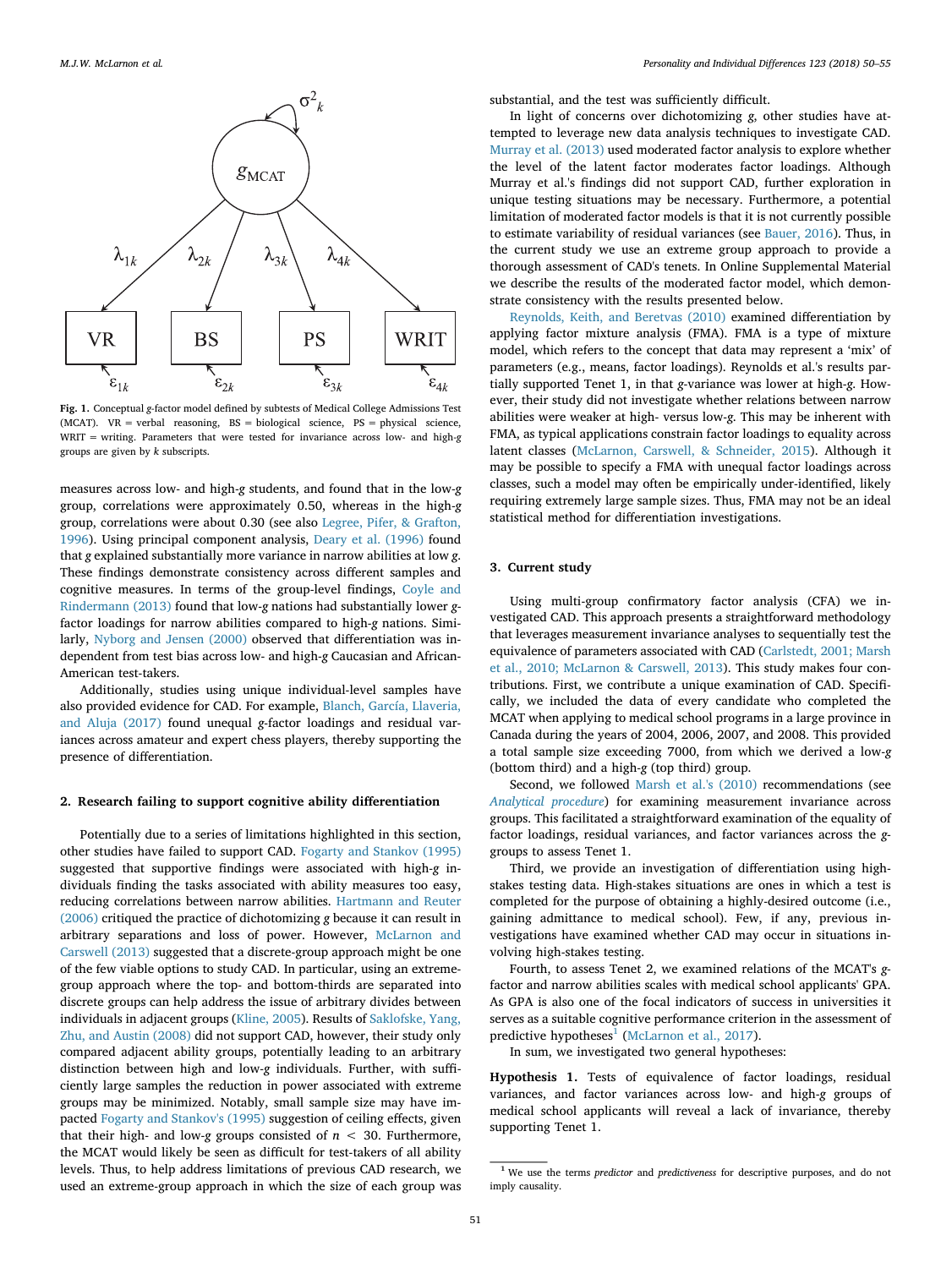Table 1

Measurement invariance analyses.

| Model          | $\gamma^2$<br>$\sim$ | $\chi^2$ c | $\chi^2$ df    | <b>CFI</b> | <b>RMSEA (90% CI)</b>  | Model comparison         | $\Delta\chi^2$ | $\Delta \chi^2$ $df$ | $\triangle$ CFI | <b>ARMSEA</b> |
|----------------|----------------------|------------|----------------|------------|------------------------|--------------------------|----------------|----------------------|-----------------|---------------|
| $\mathbf{1}$   | 57.35*               | 0.88       | $\overline{4}$ | 0.954      | $0.074(0.058 - 0.092)$ | $\overline{\phantom{0}}$ | -              | -                    | -               | -             |
| $\overline{2}$ | 93.33*               | 1.04       | 7              | 0.926      | $0.071(0.059 - 0.085)$ | $2 \text{ vs. } 1$       | $37.18*$       | 3                    | $-0.028$        | $-0.003$      |
| 3              | 498.75*              | 0.96       | 11             | 0.583      | $0.135(0.125 - 0.146)$ | 3 vs. 2                  | 467.89*        | 4                    | $-0.343$        | 0.064         |
|                |                      |            |                |            |                        | $3 \text{ vs. } 1$       | 426.30*        | 7                    | $-0.371$        | 0.061         |
| 3 <sub>b</sub> | 499.13*              | 0.88       | 8              | 0.580      | $0.159(0.147 - 0.171)$ | $3b$ vs. $1$             | 442.71*        | 4                    | $-0.374$        | 0.085         |
| 4              | 176.58*              | 1.06       | 8              | 0.856      | $0.093(0.082 - 0.105)$ | 4 vs. 2                  | $77.58*$       |                      | $-0.070$        | 0.022         |
|                |                      |            |                |            |                        | 4 vs. 1                  | 110.48*        | 4                    | $-0.098$        | 0.019         |
| 4b             | $72.76*$             | 0.92       | 5              | 0.942      | $0.075(0.060 - 0.090)$ | $4b$ vs. $1$             | 15.26*         |                      | $-0.012$        | 0.001         |
| 5              | 605.74*              | 1.00       | 12             | 0.492      | $0.143(0.133 - 0.153)$ | 5 vs. 4                  | $471.13*$      | $\overline{4}$       | $-0.364$        | 0.050         |
|                |                      |            |                |            |                        | 5 vs. 3                  | 87.82*         |                      | $-0.091$        | 0.008         |
|                |                      |            |                |            |                        | 5 vs. 2                  | 539.93*        | 5                    | $-0.434$        | 0.072         |
|                |                      |            |                |            |                        | 5 vs. 1                  | 524.08*        | 8                    | $-0.462$        | 0.069         |
|                |                      |            |                |            |                        |                          |                |                      |                 |               |

*Note. n*<sub>low</sub> = 2421 *n*<sub>high</sub> = 2425.  $\chi^2$ c =  $\chi^2$  scaling correction; *df* = degrees of freedom; #fp = number of parameters estimated; CFI = comparative fit index; RMSEA = root mean square error of approximation; Δχ<sup>2</sup> = scaled χ<sup>2</sup> difference statistic; ΔCFI = change in CFI estimate from less restricted to more restricted models; ΔRMSEA = change in RMSEA estimate. Model 1 = configural invariance, Model 2 = metric/factor loading invariance, Model 3 = metric + uniqueness invariance, Model 3b = uniqueness invariance, Model 4 = metric + factor variance invariance, Model 4b = factor variance invariance, Model  $5 =$  metric + uniqueness + factor variance invariance.  $p < 0.01$ .

Hypothesis 2a. The *g*-factor will demonstrate stronger predictiveness of cognitive performance (GPA) in the low- versus the high-*g* group.

Hypothesis 2b. The MCAT's narrow abilities will demonstrate stronger predictiveness of cognitive performance (GPA) in the high- versus the low-*g* group.

# 4. Method

# *4.1. Participants*

Participants were all 7498 applicants to all of the medical schools in one large Canadian province during the years of 2004 and 2006–2008. Demographics were not available for all participants, but in a subsample  $(n = 330)$  used in McLarnon et al.  $(2017)$ , 59.1% were female, and were on average 25.00 years old  $(SD = 2.05)$ . It is likely that the demographics of that subsample are representative of the larger sample.

Low-*g* (*n* = 2421) and high-*g* (*n* = 2425) groups were based on the lower and upper tertiles defined by the overall MCAT score. The middle third was omitted from further analysis as the use of the extreme-group approach was deemed the most appropriate option for this study.

## *4.2. Measures*

The MCAT (AAMC, 1991) consists of four subtests: verbal reasoning, physical sciences, biological sciences, and writing. The MCAT's validity has been established in a wide-range of previous research (Julian, 2005; McGaghie, 2002).

As is typical, the average GPA of the applicants' best two years of undergraduate study served as a measure of GPA (McGaghie, 2002), and was used as the cognitive performance criterion in this study.

# *4.3. Analytical procedure*

Our focal model was a first-order CFA, with a single latent variable representing the *g*-factor (Fig. 1). All four of the MCAT subtests were treated as indicators of the latent *g*-factor. We followed Marsh et al.'s (2010) invariance testing procedure, which required that we test and compare the fit of models that varied in their invariance assumptions. In Model 1, configural invariance was specified in order to assess whether the same factor model, with no equality constraints on factor loadings, residual variances, or factor variances, was supported across groups.

Model 2 specified metric invariance by assessing whether respective MCAT abilities have equal factor loadings across groups. Model 3 added

equality constraints on respective residual variances. Model 4 was tested by placing an equality constraint on the variance of the latent factor across groups, over and above metric invariance, without residual variance constraints. Model 5 specified a complete invariance model: corresponding factor loadings, residual variances, and *g*-factor variance were constrained to equality across groups. We also assessed residual variance equality (Model 3b) and factor variance equality (Model 4b) without the metric invariance constraints to investigate whether those constraints were individually equivalent across *g*-groups (Marsh et al., 2010). We did not consider tests of intercept equality because unequal intercepts were confounded with the *g*-based groups.

Fit was assessed using: comparative fit index (CFI) values of  $> 0.90$ and > 0.95, and root mean square error of approximation (RMSEA) values of  $< 0.08$  and  $< 0.05$ , to indicate adequate and good fit respectively (Goffin, 2007; Hu & Bentler, 1999). Overall model fit estimates were supplemented with maximal reliability (H) to provide an indication of measurement quality (McNeish, An, & Hancock, in press). Invariance is supported by  $\Delta$ CFI  $\leq$  0.010 and/or  $\Delta$ RMSEA  $\leq$  0.015 versus a preceding model (Sass, 2011). The equality of the predictiveness of GPA across groups, Wald χ 2 tests from M*plus* 7.4′s (Muthén & Muthén, 2012) MODEL TEST procedure were examined. M*plus*' robust maximum likelihood estimator was used.

# 5. Results

Online Supplemental Material contains descriptives and correlations for the full sample and each *g*-group. Preliminary analyses using the full sample suggested adequate measurement quality of the MCAT factor by its four narrow ability measures,  $H = 0.83$ ,  $p < 0.01$  (McNeish et al., in press).

# *5.1. Tenet 1: assessing measurement invariance*

Table 1 presents model fit indices for the invariance analyses. Model 1, configural invariance, demonstrated adequate fit (CFI =  $0.95$ , RMSEA = 0.07). Table 2 provides standardized estimates from the configural model for high- and low-*g* groups. Adding metric invariance constraints, the fit of Model 2 was substantially worse according to ΔCFI (Table 1). Failing metric invariance suggested that relations between narrow abilities and the *g*-factor were discrepant across groups. Factor loadings for verbal reasoning, biological science, and physical science were significantly stronger in the low- versus high-*g* group. However, contrary to expectations, the narrow ability of writing had a significantly stronger loading in the high- versus low-*g* group. Nonetheless, metric invariance was not supported because of stronger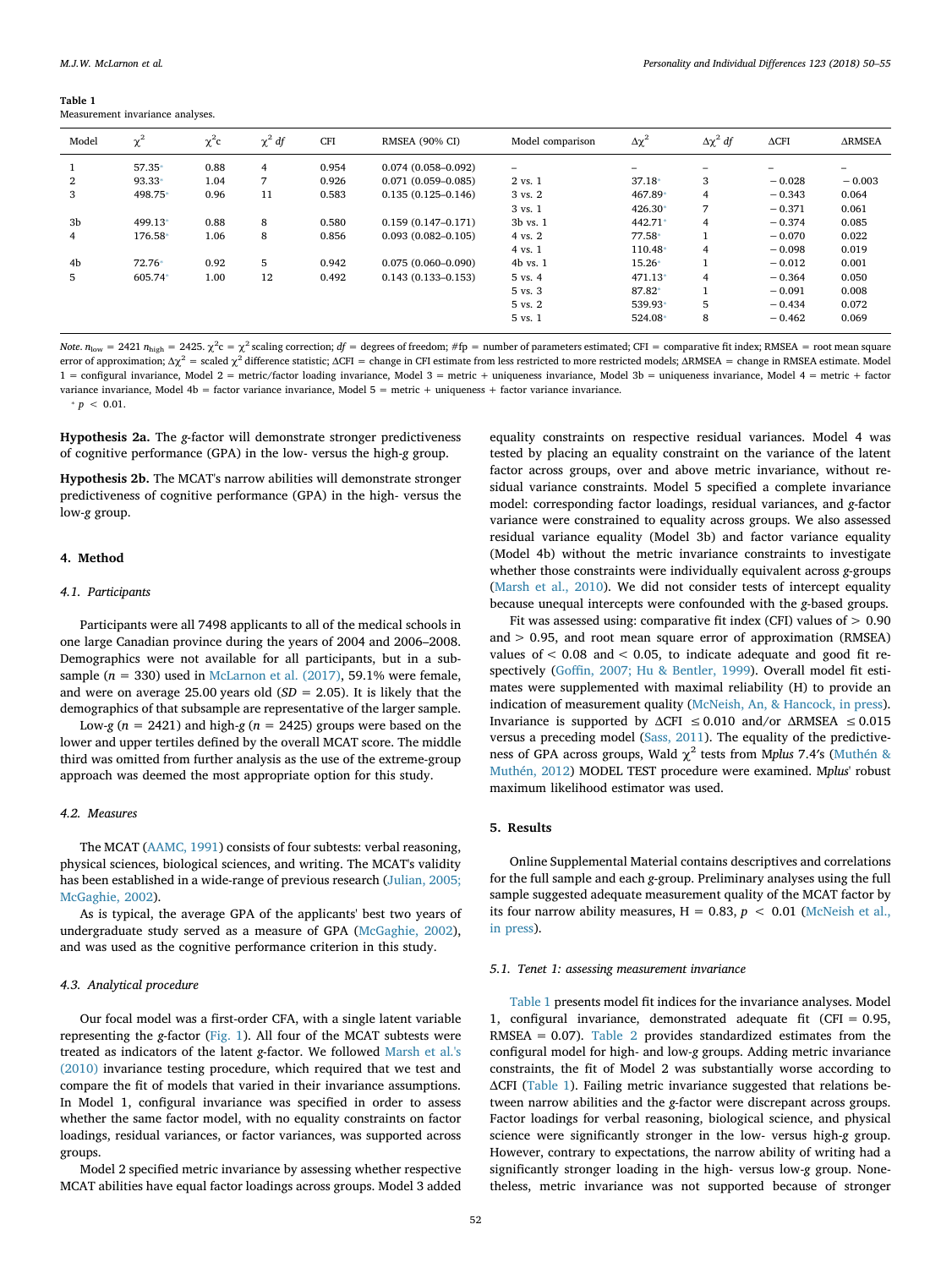#### Table 2

Configural invariance (baseline) model estimates.

|                                                                              | Low                                                     |                                    |                                          |                              | High                                                 |                                    |                                          |                              |
|------------------------------------------------------------------------------|---------------------------------------------------------|------------------------------------|------------------------------------------|------------------------------|------------------------------------------------------|------------------------------------|------------------------------------------|------------------------------|
|                                                                              | λ                                                       | SE                                 | ε                                        | SE                           | λ.                                                   | SE                                 | ε                                        | SE                           |
| Verbal reasoning<br>Physical science<br>Writing<br><b>Biological science</b> | $0.20*$<br>$0.64*$<br>$-0.26*$<br>$0.76*$<br>$\sigma^2$ | 0.03<br>0.04<br>0.04<br>0.05<br>SE | $0.96*$<br>$0.59*$<br>$0.93*$<br>$0.43*$ | 0.01<br>0.06<br>0.02<br>0.08 | 0.05<br>$0.46*$<br>$-0.45*$<br>$0.57*$<br>$\sigma^2$ | 0.03<br>0.03<br>0.04<br>0.04<br>SE | $1.00*$<br>$0.79*$<br>$0.80*$<br>$0.67*$ | 0.01<br>0.03<br>0.03<br>0.04 |
| g                                                                            | $0.07*$                                                 | 0.01                               |                                          |                              | $0.01*$                                              | 0.01                               |                                          |                              |

*Note*. The top panel gives standardized factor loadings, λ, and residual variances, ε, and their respective standard errors (SEs) from the configural invariance model. The bottom panel gives the variance, σ 2 , of the latent *g*-factor from the metric invariance model.

 $p < 0.01$ .

relations among MCAT subtests in the low- versus high-*g* group, which supports Tenet 1.

The poor overall fit of Model 3, and its ΔCFI and ΔRMSEA values, suggested a lack of equality of residual variances of the narrow abilities across groups. Model 3b, which constrained the residual variances but freed the factor loadings to vary across groups, also fit poorly. These results suggested greater variability in narrow abilities at higher *g*, supporting Tenet 1.

Model 4, which constrained factor loadings as well as factor variances to equality across groups, was not supported by the ΔCFI and ΔRMSEA criteria. Model 4b, which omitted metric invariance but still constrained factor variances, was also not supported. In both cases, the unacceptable ΔCFI and ΔRMSEA were due to substantially larger *g*factor variance in the low- versus high-*g* group. This further supported Tenet 1.

Finally, the constraints associated with equal factor loadings, residual variances, and factor variances were combined in Model 5. Model 5′s poor fit further supported the lack of invariance across groups, which supports Tenet 1. Together, these analyses supported the plausibility of Hypothesis  $1.^2$ 

## *5.2. Tenet 2: assessing relations with GPA*

Tenet 2 proposed that the relation between *g* and the cognitive performance criterion, GPA, will be stronger in the low- versus high-*g* group, and that the relations between narrow abilities and cognitive performance will be stronger in the high- versus low-*g* group. To test this we compared the correlations of *g* and the MCAT's narrow abilities with GPA in a sequential manner (i.e., each of the following tests were derived in separate analyses). Rather than using raw correlations for this assessment, results were drawn from the Model 1 because of its superior overall fit. Results are presented in Table 3. 3 *g* and GPA correlated at 0.51, *p* < 0.01 in the low-*g* group, and 0.36, *p* < 0.01 in the high-*g* group. A significant Wald test emphasized that the association between *g* and GPA was significantly stronger in the low- versus high-*g* group. This supported Tenet 2 and Hypothesis 2a.

To further assess Tenet 2, we tested the hypothesis that the correlation between each of the narrow abilities and GPA would be stronger in the high- versus low-*g* group (see Table 3). The correlations for verbal reasoning were found to be 0.03,  $p = 0.17$ , and  $-0.02$ ,  $p = 0.36$ , in the low- and high-*g* groups, respectively, and were not significantly different from each other. For physical science, the correlation with GPA was significantly stronger  $(0.31, p < 0.01)$  in the low-compared

| Table 3 |                      |
|---------|----------------------|
|         | <b>GPA</b> relations |

|                                                                            | Low                                                                            | High                                                                           | $\gamma^2(1)$                                    |
|----------------------------------------------------------------------------|--------------------------------------------------------------------------------|--------------------------------------------------------------------------------|--------------------------------------------------|
| g<br>Verbal reasoning<br>Physical science<br>Writing<br>Biological science | $0.51*(0.02)$<br>0.03(0.03)<br>$0.31*(0.03)$<br>$0.15*(0.03)$<br>$0.31*(0.03)$ | $0.36*(0.03)$<br>$-0.02(0.02)$<br>$0.19*(0.02)$<br>0.04(0.03)<br>$0.20*(0.02)$ | 65.82*<br>2.53<br>$31.65*$<br>$22.23*$<br>23.80* |
|                                                                            |                                                                                |                                                                                |                                                  |

*Note*. Correlations, with associated standard errors in parentheses presented under each *g*group label. The last column presents Wald  $\chi^2$  tests, with *df* = 1.

 $p < 0.01$ .

to the high-*g* group (0.19,  $p < 0.01$ ). The correlation for writing was  $r = 0.15$ ,  $p < 0.01$  in the low-*g* group, and 0.04,  $p = 0.14$ , in the high*g* group, which were significantly different from each other. Finally, for the relation involving biological science, the correlation was 0.31,  $p < 0.01$  in the low-*g* group, and  $r = 0.20$ ,  $p < 0.01$  in the high-*g* group, and also differed significantly. Thus, for the physical science, writing, and biological science narrow abilities, there was evidence for differential effects, however, the direction of these effects was opposite to Tenet 2, contradicting Hypothesis 2b.

The generally weaker criterion relations of narrow abilities with GPA in high-*g* participants might be attributable to lower *g*-loadings and therefore lower redundancy among the narrow abilities in this group. However, this lower redundancy might result in a predictive advantage when the narrow abilities are considered as a set rather than individual predictors. Thus, GPA was then regressed onto the four narrow cognitive abilities.<sup>4</sup> In the low-*g* group  $R^2 = 0.21$ ,  $p < 0.01$ , and in the high*g* group  $R^2 = 0.08$ ,  $p < 0.01$ . These estimates were significantly different, Wald  $\chi^2(1) = 4.41$ ,  $p < 0.05$ , suggesting that all four narrow abilities, as simultaneous predictors, accounted for greater variability in GPA in the low- than in the high-*g* group. In sum, regardless of whether one considers the MCAT's narrow abilities individually or as a set, their predictiveness of a cognitive criterion was generally greater in the low-*g* versus high-*g* group, contrary to Tenet 2. However, the prediction of a cognitive criterion by the MCAT's *g*-factor was superior in the lowversus high-*g* group, consistent with Tenet 2. In sum, Hypothesis 2a received support, but Hypothesis 2b did not.

# 6. Discussion

This study focused on cognitive ability differentiation (CAD) as it is reflected in the MCAT and a large sample of medical school applicants. To assess Tenet 1 of CAD we assessed whether factor loadings, residual variances, and *g*-factor variances are invariant across low- and high-*g* groups of applicants. Tenet 2 was assessed by considering the equivalence of the MCAT's *g*-factor and narrow abilities to predict GPA across the high- and low-*g* groups.

# *6.1. Evaluation of Tenet 1 of cognitive ability di*ff*erentiation*

#### *6.1.1. Invariance testing of g-factor loadings*

We examined whether the factor loadings of each narrow ability on a *g*-factor, varied across the high-*g* and low-*g* groups. Three of the MCAT's four narrow abilities (verbal reasoning, biological science, and physical science) demonstrated higher loadings in the low- versus high*g* group, partially supporting Tenet 1. However, writing ability's *g*loading was significantly stronger in the high-*g* group. One potential explanation is that the MCAT's writing subscale may be closer to a general versus narrow evaluation of ability. Composing a narrative requires considerable verbal knowledge, but also narrow content

 $^{\rm 2}$  Online Supplemental Material presents an application of the moderated factor model, which demonstrate consistency with the focal results.

<sup>&</sup>lt;sup>3</sup> There was moderate negative skew in GPA, in both groups, resulting in censored data. Analyses were also conducted using M*plus*' censored variable and tobit regression procedures (Muthén & Muthén, 2012), and log-transforming GPA. Results from these analyses parallel those reported.

<sup>4</sup> GPA was standardized separately in each group so that its variance was approximately equal across groups. This was necessary because the Wald test assessed the equivalence of the residual variance of GPA (i.e., 1-R<sup>2</sup>) across groups.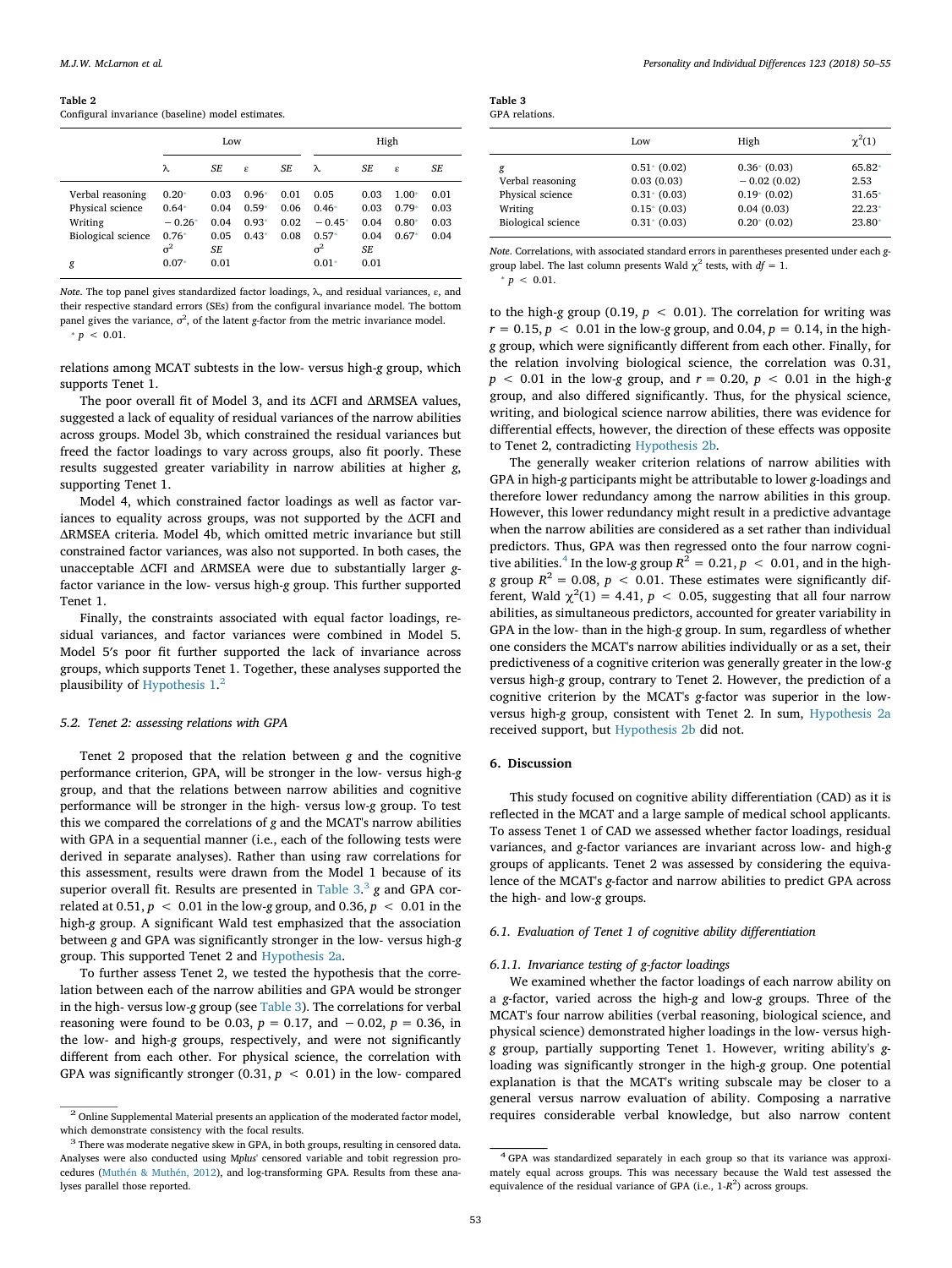knowledge, which might saturate writing with additional *g* variance. Interestingly, the writing subtest demonstrated negative factor loadings in both *g*-groups, which stand in contrast to the full-sample correlations (see Online Supplemental Material). Negative relations, however, might actually be expected because of compensatory relations between the subtests that manifest when *g* is split into high-*g* and low-*g* groups (Jensen, 2003).

# *6.1.2. Invariance testing of residual variances*

We also posited that Tenet 1 of CAD could be exhibited through greater residual variances of the narrow abilities at high-*g*. Invariance testing suggested that residual variances of verbal reasoning, biological science, and physical science were indeed greater in the high-*g* group. However, similar to the earlier invariance findings on factor loadings, the writing subtest was the exception, exhibiting smaller residual variance in the high- versus low-*g* group. Nevertheless, overall, Tenet 1 received partial support because residual variances of three out of four MCAT subscales were larger in the high-*g* group.

## *6.1.3. Invariance testing of g-factor variances*

Tenet 1 of CAD also implied that *g* should have greater variance in the low-*g* group, and our analyses supported this: the variance of the *g*factor was significantly greater in the low-*g* group.

Collectively, the preponderance of evidence rendered by the current study supported Tenet 1 of CAD. Thus, with respect to the MCAT, there is, in general, greater differentiation among narrow cognitive abilities within a sample of high- versus low-*g* individuals.

# *6.2. Evaluation of Tenet 2 of cognitive ability di*ff*erentiation: GPA relations*

Tenet 2 suggested that the MCAT's *g-*factor should be more predictive of cognitive performance in the low- versus high-*g* group, and that narrow abilities should be stronger predictors in the high- versus low-*g* group. A significantly stronger correlation between *g* and GPA was found in the low- versus high-*g* group. However, relations of the narrow MCAT abilities with GPA were also generally stronger in the low- versus high-*g* group. This occurred regardless of whether the narrow cognitive abilities were considered individually or as a set of simultaneous predictors. Thus Tenet 2 of CAD was supported by the predictiveness of the MCAT's *g*-factor, but challenged by the predictiveness of the MCAT's narrow cognitive abilities. Although this provides mixed support for CAD, it corresponds to Schmidt and Hunter's (1998) arguments that predictive validity is primarily driven by *g*, rather than narrow abilities. The findings concerning the stronger relations between the specific abilities in the low-*g* groups may potentially be explained by high-*g* individuals finding the tasks (i.e., course work associated with GPA) relatively easy, which may not tap the full range of abilities, thereby attenuating correlations.

# *6.3. Contributions and directions for future research*

The results of this study ultimately supported Tenet 1 of CAD and provided mixed support for Tenet 2. Accordingly, depending on whether an individual had high- versus low-*g*, we observed that MCAT subtest *g*-factor loadings and residual variances differed substantially, as did the *g*-factor variances, and the predictiveness of the *g*-factor. Thus, the MCAT may demonstrate differential functioning across applicants' levels of *g*. Although medical schools may prioritize the acceptance of high-*g* individuals, recent research highlights the value of also considering non-cognitive attributes such as personality in selection (Goffin et al., 2011; McLarnon et al., 2017). If medical schools allow non-cognitive selection criteria to play key roles in their decisions, they may accept individuals from both the high- and low-*g* segments of the applicant pool. These individuals' respective MCAT scores may consequently function differently, in accordance with the differences uncovered by this study. Thus, the MCAT could be targeted for

additional refinements to address the occurrence of CAD. This might improve selection decisions, as well as applicants' perceptions of justice regarding the selection process.

One advantage of this study was that data comprised four full cohorts of medical school applicants, representing the entire population of applicants within one sizable jurisdiction during those years. This supports the representativeness of our sample and the generalizability of the findings. Although dichotomization may have some limitations (i.e., range restriction, reduced power, negative correlations that may emerge [Jensen, 2003]), our use of the high- versus low-*g* design may be one of the few viable options to adequately assess research questions about differentiation (McLarnon & Carswell, 2013). Further, in comparing the high- and low-*g* thirds of the overall sample, these groups still contained over 2400 applicants, which afforded abundant statistical power. Future advances in moderated factor models may permit a more comprehensive analytical strategy to assess CAD. For the purposes of this study, the multi-group approach balanced the analytical needs of the research questions with the currently available statistical frameworks.

Additionally, most previous investigations of CAD have been restricted to low-stakes situations, whereas this study is distinctive because of the high-stakes scenario involved. Nonetheless, our results pertain to the MCAT, the cognitive performance criterion of GPA, and the use of medical school applicants. Additionally, testing tools such as the MCAT may include implicit range restriction, as test-takers representing the full-range of abilities measures may not take the test (very low-*g* individuals might not even consider applying to medical school). Thus, the low extreme group considered here may not objectively reflect low-*g* individuals in the population. However, this restriction in range afforded this study a conservative test of differentiation because individuals in the low- and high-*g* groups may not have been as strongly divergent in *g* relative to the general population. Crossvalidation with other high-stakes tests (e.g., Graduate Records Exam, SAT), other performance criteria, and other samples are necessary directions for future research.

# 7. Conclusion

We examined cognitive ability differentiation by assessing the invariance of *g* as measured by the MCAT across low- and high-*g* individuals. This was accomplished using a large sample of medical school applicants. Although there was some degree of mixed evidence, it was generally found that the measurement properties of the MCAT were not invariant across low- and high-*g* test-takers. Additionally, we found that *g* and its narrow abilities demonstrated differential relations with GPA across low- and high-*g* groups, which partially supported differentiation. All things considered, our study contributes a unique examination of cognitive ability differentiation as reflected by the MCAT and data obtained from medical school applicants undergoing high-stakes testing.

# Appendix A. Supplementary data

Supplementary data to this article can be found online at https:// doi.org/10.1016/j.paid.2017.11.005.

#### References

- AAMC (1991). *Medical College Admission Test.* Washington: Association of American Medical Colleges.
- Abad, F. J., Colom, R., Juan-Espinosa, M., & García, L. F. (2003). Intelligence differentiation in adult samples. *Intelligence, 31*, 157–166.
- Bauer, D. J. (2016). A more general model for testing measurement invariance and differential item functioning. *Psychological Methods, 22*, 507–526.
- Blanch, A., García, H., Llaveria, A., & Aluja, A. (2017). The Spearman's law of diminishing returns in chess. *Personality and Individual Di*ff*erences, 104*, 434–441.
- Carlstedt, B. (2001). Differentiation of cognitive abilities as a function of level of general intelligence: A latent variable approach. *Multivariate Behavioral Research, 36*,